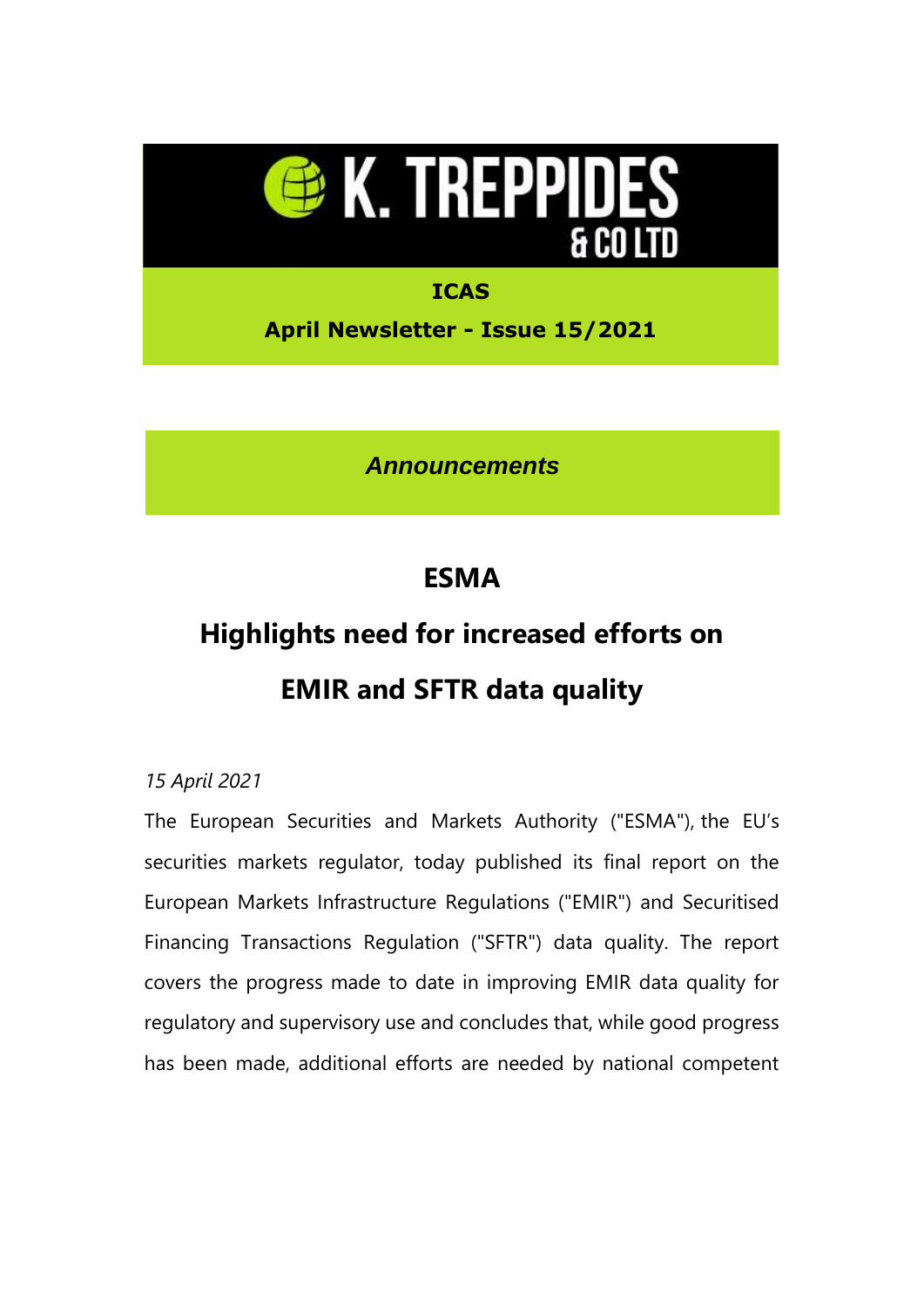authorities ("NCAs") and ESMA to further improve EMIR data quality. For more information please press [here.](https://eur02.safelinks.protection.outlook.com/?url=https%3A%2F%2Ftreppides.us3.list-manage.com%2Ftrack%2Fclick%3Fu%3D8bf962a96057ffc956d2f2030%26id%3Db62549a7a7%26e%3D8257cbedd3&data=04%7C01%7Cetheodorou%40treppides.com%7Caff0ce0470684c17d92708d900c3b976%7C6e5d13a911384013913df32a1be7dced%7C0%7C0%7C637541662956308924%7CUnknown%7CTWFpbGZsb3d8eyJWIjoiMC4wLjAwMDAiLCJQIjoiV2luMzIiLCJBTiI6Ik1haWwiLCJXVCI6Mn0%3D%7C1000&sdata=QoDjoWlstSSoJUySyIp3fZaXgYCfd3yPpWKGKkim28I%3D&reserved=0)

## **EBA**

# **Published final draft technical standards specifying the methods of prudential consolidation**

### *15 April 2021*

The European Banking Authority ("EBA") published its final draft Regulatory Technical Standards ("RTS") specifying the conditions according to which consolidation shall be carried out in line with Article 18 of the Capital Requirements Regulation ("CRR"). The aim of these draft RTS is to ensure that the appropriate method of prudential consolidation is applied for the calculation of the CRR requirements on a consolidated basis. Compared to the Consultation Paper, the final draft RTS have been revised also to reflect the amendments introduced as part of the Risk Reduction Measures Package adopted by the European legislators. For more information please press [here.](https://eur02.safelinks.protection.outlook.com/?url=https%3A%2F%2Ftreppides.us3.list-manage.com%2Ftrack%2Fclick%3Fu%3D8bf962a96057ffc956d2f2030%26id%3De6ed05a15c%26e%3D8257cbedd3&data=04%7C01%7Cetheodorou%40treppides.com%7Caff0ce0470684c17d92708d900c3b976%7C6e5d13a911384013913df32a1be7dced%7C0%7C0%7C637541662956308924%7CUnknown%7CTWFpbGZsb3d8eyJWIjoiMC4wLjAwMDAiLCJQIjoiV2luMzIiLCJBTiI6Ik1haWwiLCJXVCI6Mn0%3D%7C1000&sdata=mezBImqHbOOsi94AZRWc7qr4G%2FPrKJm9P%2B0IWhWMsBk%3D&reserved=0)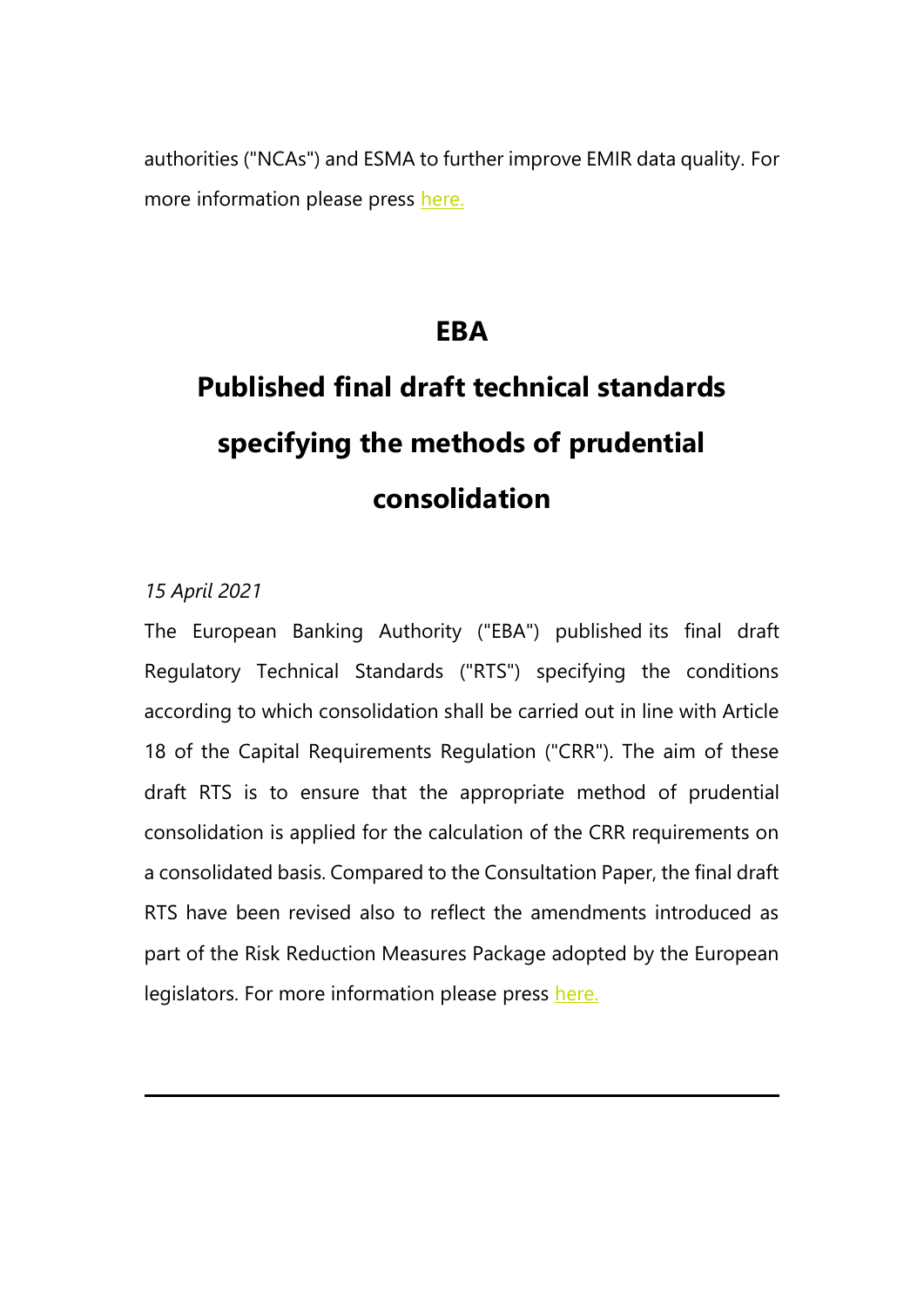### *Other Alerts*

## **EBA**

# **Updates list of Other Systemically Important Institutions**

### *15 April 2021*

The EBA updated the list of Other Systemically Important Institutions ("O-SIIs") in the EU, which, together with Global Systemically Important Institutions ("G-SIIs"), are identified as systemically important by the relevant authorities according to harmonised criteria laid down in the EBA Guidelines. This list is based on end-2019 data and also reflects the O-SII score and the capital buffers that the relevant authorities have set for the identified O-SIIs. The list of O-SIIs is available also in a userfriendly visualisation tool, including the information on O-SII buffers assigned to identify institutions across the EU and the achieved overall score. For more information please press [here.](https://eur02.safelinks.protection.outlook.com/?url=https%3A%2F%2Ftreppides.us3.list-manage.com%2Ftrack%2Fclick%3Fu%3D8bf962a96057ffc956d2f2030%26id%3D844dd8336b%26e%3D8257cbedd3&data=04%7C01%7Cetheodorou%40treppides.com%7Caff0ce0470684c17d92708d900c3b976%7C6e5d13a911384013913df32a1be7dced%7C0%7C0%7C637541662956318923%7CUnknown%7CTWFpbGZsb3d8eyJWIjoiMC4wLjAwMDAiLCJQIjoiV2luMzIiLCJBTiI6Ik1haWwiLCJXVCI6Mn0%3D%7C1000&sdata=SVv30QOH3FE%2FBsgzYVqQegBj2fQYNfaz2%2Bay2PJ2R3A%3D&reserved=0)

*Market News*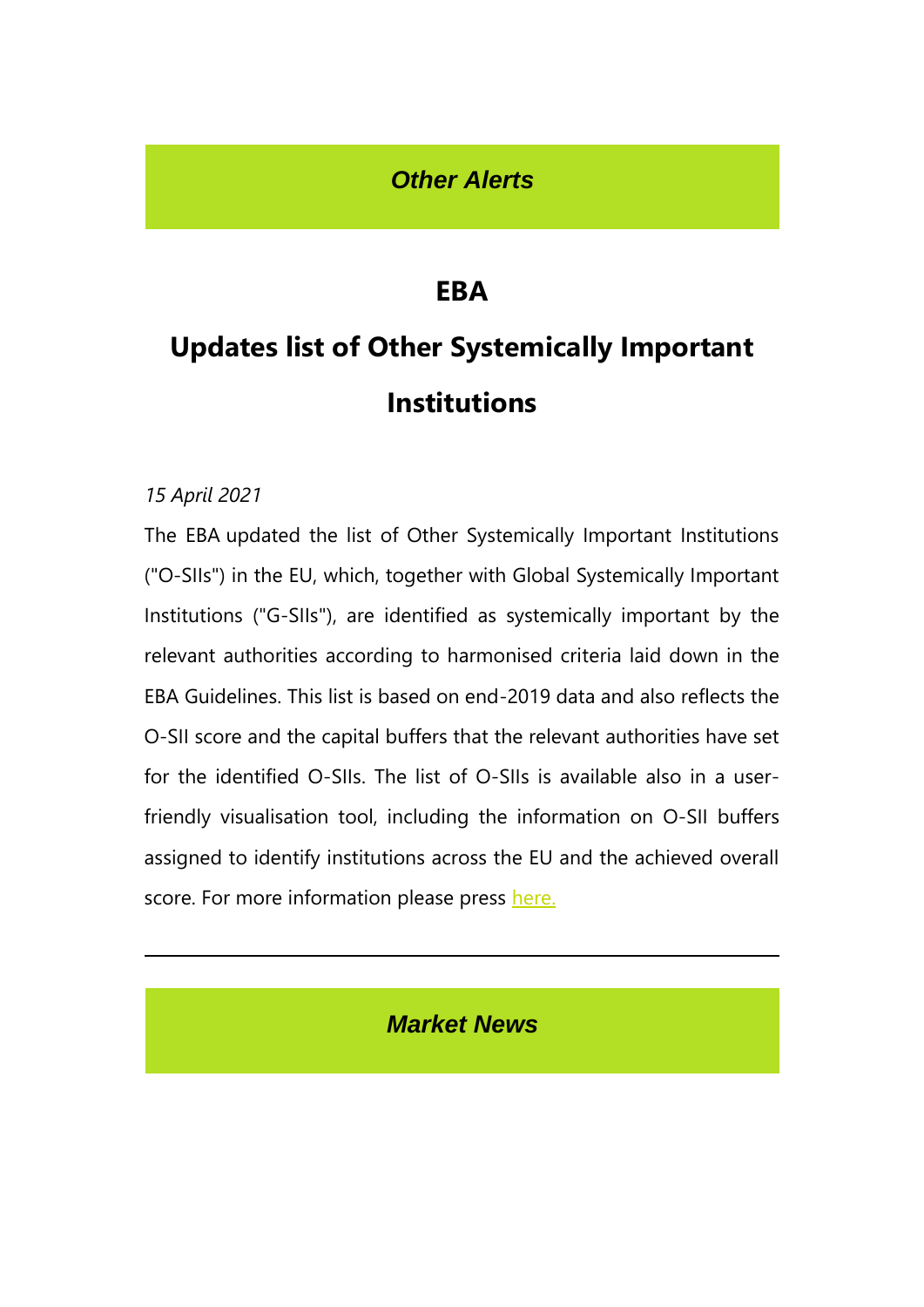## **Reuters**

# **World stocks at record high, oil up on strong China, U.S. data**

### *16 April 2021*

"Global stocks hit a record high on Friday and oil climbed after strong U.S. and Chinese economic data bolstered expectations of a solid global recovery from the coronavirus-induced slump." For more information please press [here.](https://eur02.safelinks.protection.outlook.com/?url=https%3A%2F%2Ftreppides.us3.list-manage.com%2Ftrack%2Fclick%3Fu%3D8bf962a96057ffc956d2f2030%26id%3Dd5923edc78%26e%3D8257cbedd3&data=04%7C01%7Cetheodorou%40treppides.com%7Caff0ce0470684c17d92708d900c3b976%7C6e5d13a911384013913df32a1be7dced%7C0%7C0%7C637541662956318923%7CUnknown%7CTWFpbGZsb3d8eyJWIjoiMC4wLjAwMDAiLCJQIjoiV2luMzIiLCJBTiI6Ik1haWwiLCJXVCI6Mn0%3D%7C1000&sdata=yO21JMCd8alxDhjcxAo4GjJiBQVt4NoGjc0%2Fez4jxgo%3D&reserved=0)

### **Bloomberg**

# **Oil set for best week since early March on better demand outlook**

### *16 April 2021*

"Oil edged higher at the end of a week in which prices have climbed on optimism the recovery in demand from the Covid-19 pandemic is improving. Futures in New York rose on Friday and are up more than 7% this week. China's economy soared in the first quarter, while the country's refiners processed more than 14 million barrels a day again in March. A Chinese mega-refiner and some Japanese oil companies have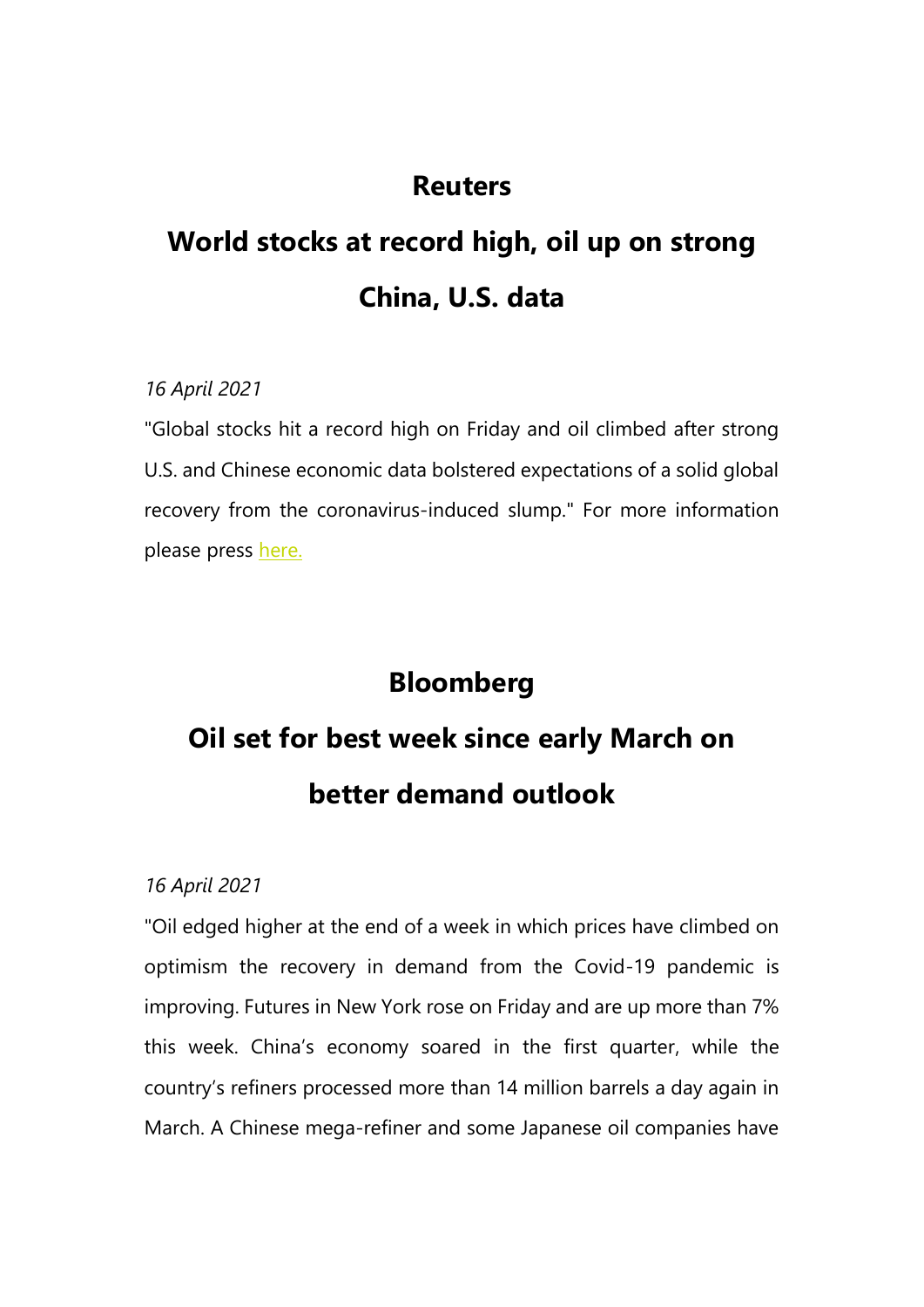also been snapping up crude cargoes, boding well for the physical market." For more information please press [here.](https://eur02.safelinks.protection.outlook.com/?url=https%3A%2F%2Ftreppides.us3.list-manage.com%2Ftrack%2Fclick%3Fu%3D8bf962a96057ffc956d2f2030%26id%3Dedb3b436cc%26e%3D8257cbedd3&data=04%7C01%7Cetheodorou%40treppides.com%7Caff0ce0470684c17d92708d900c3b976%7C6e5d13a911384013913df32a1be7dced%7C0%7C0%7C637541662956328913%7CUnknown%7CTWFpbGZsb3d8eyJWIjoiMC4wLjAwMDAiLCJQIjoiV2luMzIiLCJBTiI6Ik1haWwiLCJXVCI6Mn0%3D%7C1000&sdata=jkJgaT120YAeE9NnKWlhsCS62L%2BSyCPdZPliFjfJoGc%3D&reserved=0)

# **Financial Times Global stocks hit record highs on strong economic data**

*15 April 2021*

"Treasuries also boosted by Fed pledge on continued financial support." For more information please press [here.](https://eur02.safelinks.protection.outlook.com/?url=https%3A%2F%2Ftreppides.us3.list-manage.com%2Ftrack%2Fclick%3Fu%3D8bf962a96057ffc956d2f2030%26id%3De4ba723edc%26e%3D8257cbedd3&data=04%7C01%7Cetheodorou%40treppides.com%7Caff0ce0470684c17d92708d900c3b976%7C6e5d13a911384013913df32a1be7dced%7C0%7C0%7C637541662956328913%7CUnknown%7CTWFpbGZsb3d8eyJWIjoiMC4wLjAwMDAiLCJQIjoiV2luMzIiLCJBTiI6Ik1haWwiLCJXVCI6Mn0%3D%7C1000&sdata=fca2QdOPHUEexTqzZizPX%2FG%2F9p92IKKyRbI5kfLEuls%3D&reserved=0)

## **Bloomberg Professional**

## **Active bond mutual funds may be Fed's new "too big to fail"**

### *13 April 2021*

"The U.S. government appears to view active bond mutual funds as too big to fail, akin to banks during the financial crisis, due to their importance as retirement vehicles and potential to enter an "illiquidity doom loop." Yet we believe that saving them repeatedly from selloffs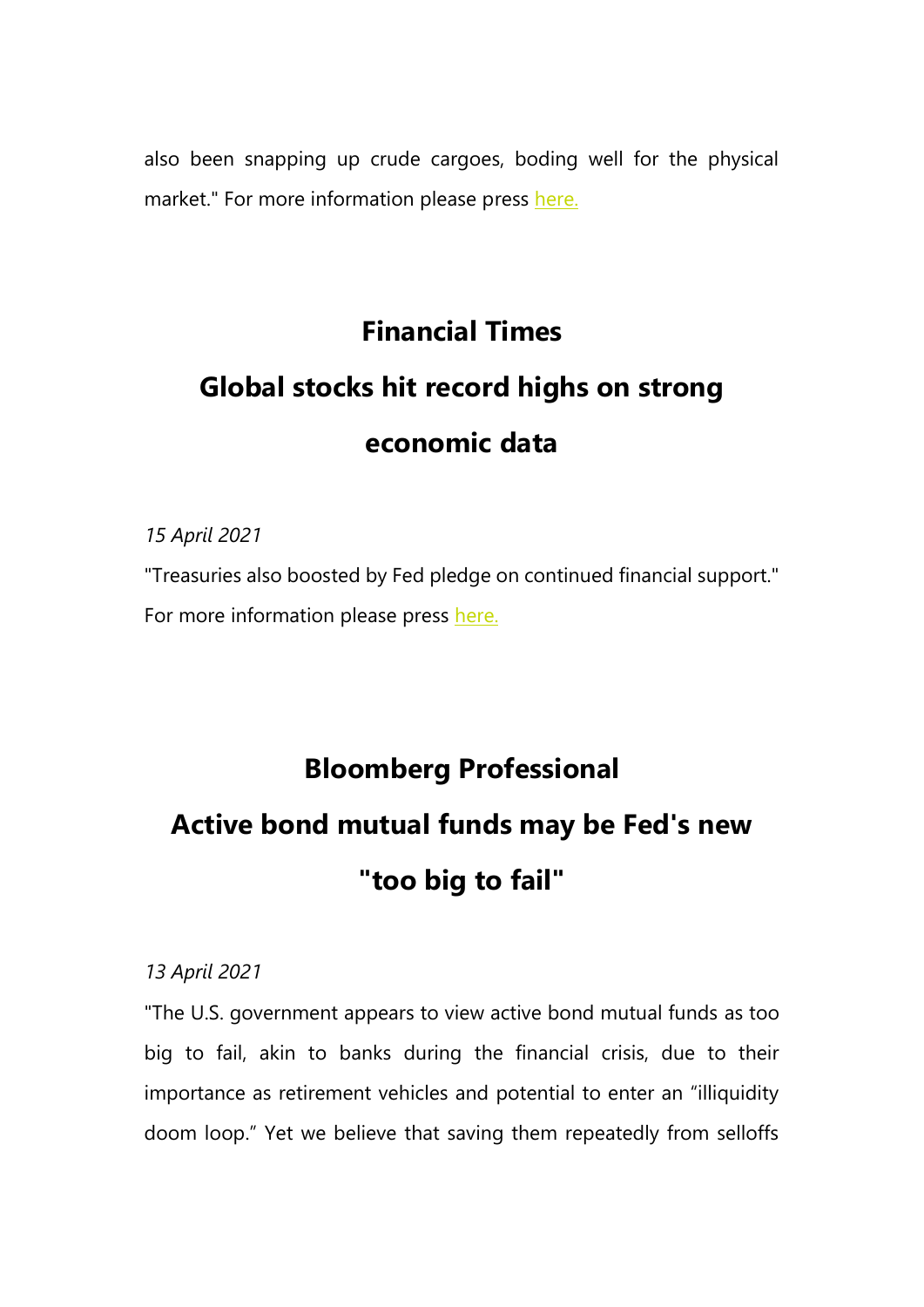may prevent the market from functioning naturally." For more information please press [here.](https://eur02.safelinks.protection.outlook.com/?url=https%3A%2F%2Ftreppides.us3.list-manage.com%2Ftrack%2Fclick%3Fu%3D8bf962a96057ffc956d2f2030%26id%3Dda4d0e3a72%26e%3D8257cbedd3&data=04%7C01%7Cetheodorou%40treppides.com%7Caff0ce0470684c17d92708d900c3b976%7C6e5d13a911384013913df32a1be7dced%7C0%7C0%7C637541662956338912%7CUnknown%7CTWFpbGZsb3d8eyJWIjoiMC4wLjAwMDAiLCJQIjoiV2luMzIiLCJBTiI6Ik1haWwiLCJXVCI6Mn0%3D%7C1000&sdata=Hs3HY5XlIZJ7cNJ7PaVtWN30YUR0%2F46%2BhmYAXDbS9to%3D&reserved=0)

## *Cryptocurrencies*

## **Bloomberg**

# **Bitcoin-ETF frenzy heats up with grayscale deal, ticker change**

*15 April 2021*

"Grayscale Investments LLC, the company behind the world's biggest cryptocurrency trust, has purchased a stake in a little-known ETF provider days after reiterating a desire to convert its fund into one. The target of its investment, ClearShares, simultaneously announced the step of changing the ticker symbol for its \$32 million ClearShares Piton Intermediate Fixed Income exchange-traded fund from "PIFI" to "BTC," the three-letter shorthand almost everybody in crypto uses for Bitcoin." For more information please press [here.](https://eur02.safelinks.protection.outlook.com/?url=https%3A%2F%2Ftreppides.us3.list-manage.com%2Ftrack%2Fclick%3Fu%3D8bf962a96057ffc956d2f2030%26id%3Dcfabb41fd6%26e%3D8257cbedd3&data=04%7C01%7Cetheodorou%40treppides.com%7Caff0ce0470684c17d92708d900c3b976%7C6e5d13a911384013913df32a1be7dced%7C0%7C0%7C637541662956338912%7CUnknown%7CTWFpbGZsb3d8eyJWIjoiMC4wLjAwMDAiLCJQIjoiV2luMzIiLCJBTiI6Ik1haWwiLCJXVCI6Mn0%3D%7C1000&sdata=H4QO%2FpZMRPg6IubelCqm7ae8XbooqlotJ0FE276rYGk%3D&reserved=0)

*Regulatory Reporting Solutions*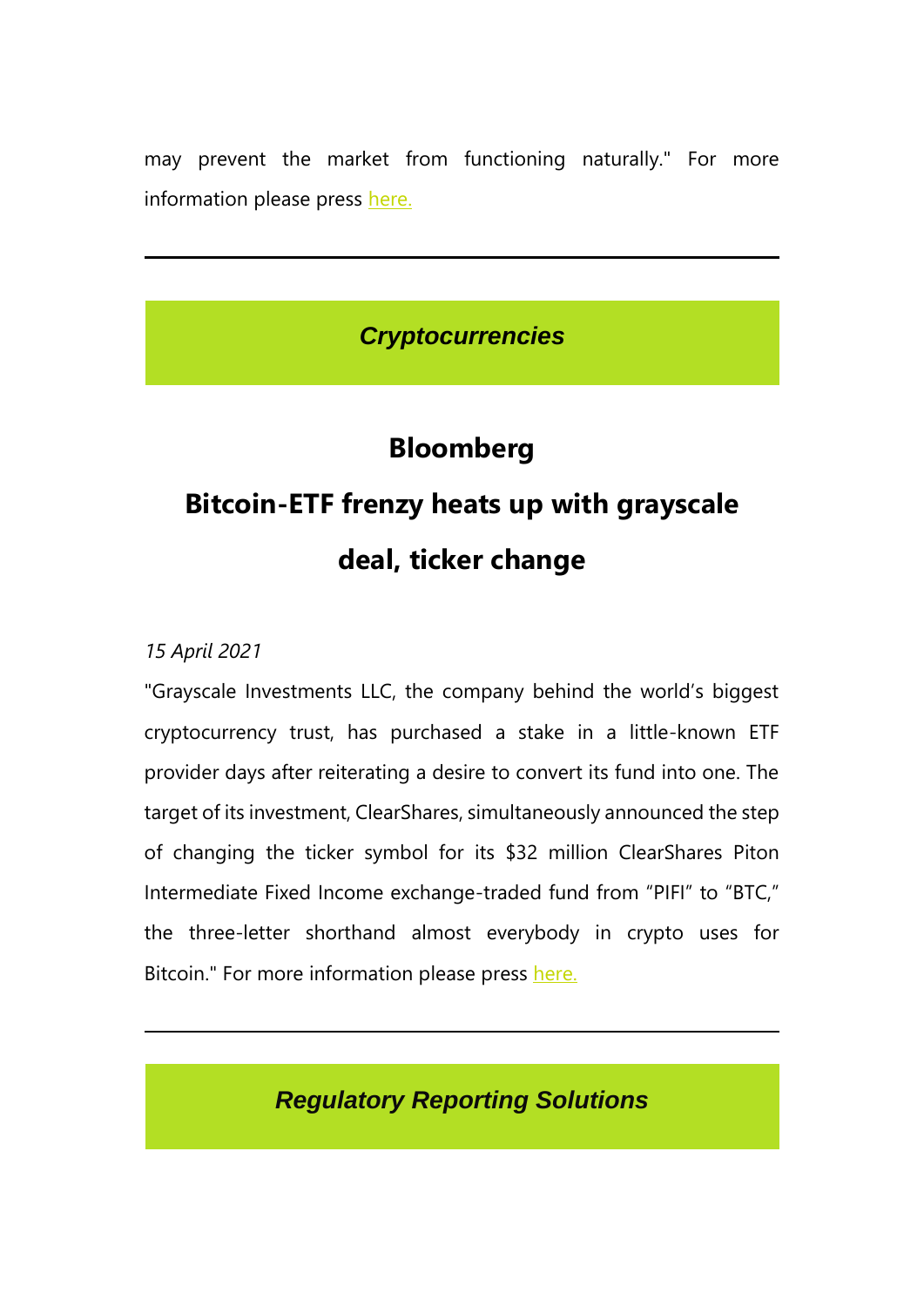Treppides Regulatory Reporting offers extensive reporting solutions under EMIR, MIFID, CRD IV, FATCA, CRS, REMIT towards MiFID II / MiFIR and CRS in all EU/ESMA jurisdictions like Cyprus (CySEC) and UK (FCA) and soon will also comply with foreign jurisdictions such as ASIC DTR.

Contact us directly at *[info@treppidesrr.com](mailto:info@treppidesrr.com?subject=%5BCompany%20name%20here)&body=Please%20contact%20us%20as%20we%20are%20interested%20in%20your%20services.)* to discuss your tailor made solution.

#### **Nicosia**

Treppides Tower 9 Kafkasou Street Aglantzia Nicosia, CY 1642 Cyprus P.O.Box 27142 Tel: +357 22 678944 Fax: +357 22 681887

Web: [www.treppides.com](http://www.treppides.com/)

### **Limassol**

38 Andrea Kariolou Street Ayios Athanasios Limassol, CY 4102 Cyprus

Tel: +357 25 822722 Fax: +357 25 822723 Web: [www.treppides.com](http://www.treppides.com/)

### **London**

Treppides Advisers Ltd Milner Street, London, SW3 2QA, United Kingdom

#### **Malta**

Finanz Audit Ltd Level 1, Somnium Tower Road, Swatar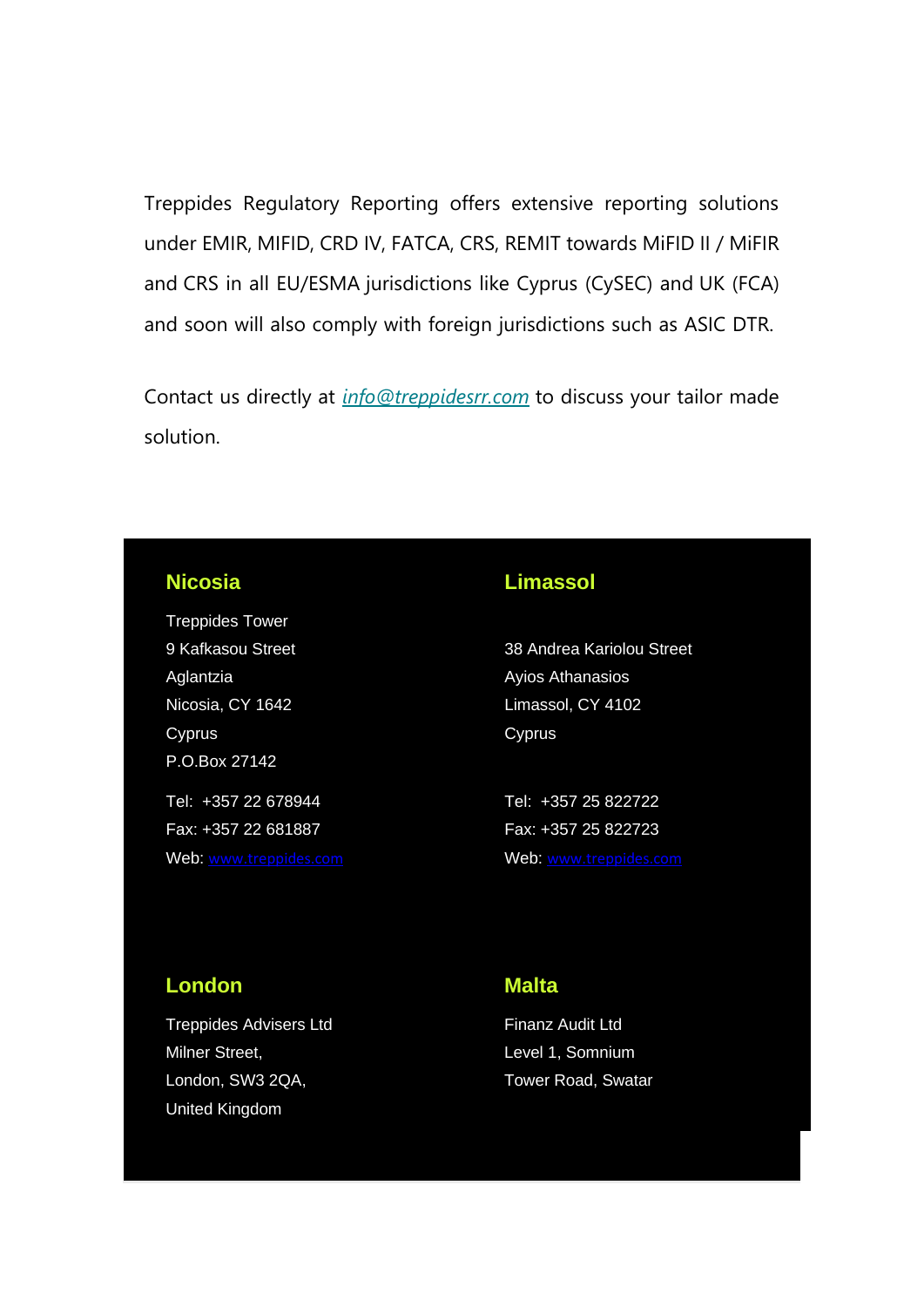Tel: +44 20 7569 6756 Fax: +44 20 7569 6757 Web: [www.treppidesadvisers.co.uk](http://www.treppidesadvisers.co.uk/) Email: [info@treppidesadvisers.co.uk](mailto:info@treppidesadvisers.co.uk) Birkirkara, BKR 4012 Malta

Tel: +356 2010 8080 Fax: +356 2546 6103 Web: [www.finanz-audit.com](http://www.finanz-audit.com/) Email: [info@finanz-audit.com](mailto:info@finanz-audit.com)

### **Preferences**

**[Archive](https://eur02.safelinks.protection.outlook.com/?url=https%3A%2F%2Ftreppides.us3.list-manage.com%2Ftrack%2Fclick%3Fu%3D8bf962a96057ffc956d2f2030%26id%3Dff02b13773%26e%3D8257cbedd3&data=04%7C01%7Cetheodorou%40treppides.com%7Caff0ce0470684c17d92708d900c3b976%7C6e5d13a911384013913df32a1be7dced%7C0%7C0%7C637541662956348902%7CUnknown%7CTWFpbGZsb3d8eyJWIjoiMC4wLjAwMDAiLCJQIjoiV2luMzIiLCJBTiI6Ik1haWwiLCJXVCI6Mn0%3D%7C1000&sdata=7WnnzRtS7mekxLDycdutQL4kg9DBqfvWc8FmYY2bMYo%3D&reserved=0) [Unsubscribe](https://eur02.safelinks.protection.outlook.com/?url=https%3A%2F%2Ftreppides.us3.list-manage.com%2Ftrack%2Fclick%3Fu%3D8bf962a96057ffc956d2f2030%26id%3D6a29bf4987%26e%3D8257cbedd3&data=04%7C01%7Cetheodorou%40treppides.com%7Caff0ce0470684c17d92708d900c3b976%7C6e5d13a911384013913df32a1be7dced%7C0%7C0%7C637541662956348902%7CUnknown%7CTWFpbGZsb3d8eyJWIjoiMC4wLjAwMDAiLCJQIjoiV2luMzIiLCJBTiI6Ik1haWwiLCJXVCI6Mn0%3D%7C1000&sdata=jJHDzPnSJE%2ByPilam%2F01pg46VngFmWGqHrsZ5vzqtWE%3D&reserved=0)** 

### **About Us**

[Facebook](https://eur02.safelinks.protection.outlook.com/?url=https%3A%2F%2Ftreppides.us3.list-manage.com%2Ftrack%2Fclick%3Fu%3D8bf962a96057ffc956d2f2030%26id%3Deb5b2a378e%26e%3D8257cbedd3&data=04%7C01%7Cetheodorou%40treppides.com%7Caff0ce0470684c17d92708d900c3b976%7C6e5d13a911384013913df32a1be7dced%7C0%7C0%7C637541662956358904%7CUnknown%7CTWFpbGZsb3d8eyJWIjoiMC4wLjAwMDAiLCJQIjoiV2luMzIiLCJBTiI6Ik1haWwiLCJXVCI6Mn0%3D%7C1000&sdata=jay62BKKZvHmSNPU0EpCJD%2BVTEWNxiwpxYsTWEncPuY%3D&reserved=0) **[Linkedin](https://eur02.safelinks.protection.outlook.com/?url=https%3A%2F%2Ftreppides.us3.list-manage.com%2Ftrack%2Fclick%3Fu%3D8bf962a96057ffc956d2f2030%26id%3Da4869c3a68%26e%3D8257cbedd3&data=04%7C01%7Cetheodorou%40treppides.com%7Caff0ce0470684c17d92708d900c3b976%7C6e5d13a911384013913df32a1be7dced%7C0%7C0%7C637541662956358904%7CUnknown%7CTWFpbGZsb3d8eyJWIjoiMC4wLjAwMDAiLCJQIjoiV2luMzIiLCJBTiI6Ik1haWwiLCJXVCI6Mn0%3D%7C1000&sdata=Nk5CgFere3brCW2K%2BtF07GTZ%2Bg1u%2BRzefXvUimYTWdU%3D&reserved=0)** 

**[Email Us](mailto:consulting@treppides.com?subject=Contact%20Treppides)**

#### Copyright © [K. Treppides &](https://eur02.safelinks.protection.outlook.com/?url=https%3A%2F%2Ftreppides.us3.list-manage.com%2Ftrack%2Fclick%3Fu%3D8bf962a96057ffc956d2f2030%26id%3D49a8a7c42a%26e%3D8257cbedd3&data=04%7C01%7Cetheodorou%40treppides.com%7Caff0ce0470684c17d92708d900c3b976%7C6e5d13a911384013913df32a1be7dced%7C0%7C0%7C637541662956368891%7CUnknown%7CTWFpbGZsb3d8eyJWIjoiMC4wLjAwMDAiLCJQIjoiV2luMzIiLCJBTiI6Ik1haWwiLCJXVCI6Mn0%3D%7C1000&sdata=0PapKbErdur5pU8Bm30K6zlXDgaKMfwHQPmvfc9pzpo%3D&reserved=0) Co Ltd, All rights reserved.

*Copyright © 2021 K.Treppides & Co Ltd, All rights reserved.* K. Treppides & Co Ltd Client List

> **Our mailing address is:** K.Treppides & Co Ltd Treppides Tower 9 Kafkasou Aglatzia Nicosia 2112 Cyprus

> > [Add us to your address book](https://eur02.safelinks.protection.outlook.com/?url=https%3A%2F%2Ftreppides.us3.list-manage.com%2Fvcard%3Fu%3D8bf962a96057ffc956d2f2030%26id%3D8b99557182&data=04%7C01%7Cetheodorou%40treppides.com%7Caff0ce0470684c17d92708d900c3b976%7C6e5d13a911384013913df32a1be7dced%7C0%7C0%7C637541662956368891%7CUnknown%7CTWFpbGZsb3d8eyJWIjoiMC4wLjAwMDAiLCJQIjoiV2luMzIiLCJBTiI6Ik1haWwiLCJXVCI6Mn0%3D%7C1000&sdata=fBX3LXugfsrEMc3TMtt1iXWMnehwkRNFKtG1QKj5OmM%3D&reserved=0)

Want to change how you receive these emails? You can *[update your preferences](https://eur02.safelinks.protection.outlook.com/?url=https%3A%2F%2Ftreppides.us3.list-manage.com%2Fprofile%3Fu%3D8bf962a96057ffc956d2f2030%26id%3D8b99557182%26e%3D8257cbedd3%26c%3D96153356de&data=04%7C01%7Cetheodorou%40treppides.com%7Caff0ce0470684c17d92708d900c3b976%7C6e5d13a911384013913df32a1be7dced%7C0%7C0%7C637541662956378888%7CUnknown%7CTWFpbGZsb3d8eyJWIjoiMC4wLjAwMDAiLCJQIjoiV2luMzIiLCJBTiI6Ik1haWwiLCJXVCI6Mn0%3D%7C1000&sdata=u12GPwsFyof%2FOX9S6vkAKk3RihFr9V%2FTSzHrMo4ruBw%3D&reserved=0)* or *[unsubscribe from this list](https://eur02.safelinks.protection.outlook.com/?url=https%3A%2F%2Ftreppides.us3.list-manage.com%2Funsubscribe%3Fu%3D8bf962a96057ffc956d2f2030%26id%3D8b99557182%26e%3D8257cbedd3%26c%3D96153356de&data=04%7C01%7Cetheodorou%40treppides.com%7Caff0ce0470684c17d92708d900c3b976%7C6e5d13a911384013913df32a1be7dced%7C0%7C0%7C637541662956378888%7CUnknown%7CTWFpbGZsb3d8eyJWIjoiMC4wLjAwMDAiLCJQIjoiV2luMzIiLCJBTiI6Ik1haWwiLCJXVCI6Mn0%3D%7C1000&sdata=F13cV3k4RnryOG09zsvh5%2FuvlxbcYq2YLi65D9CNG18%3D&reserved=0)*.